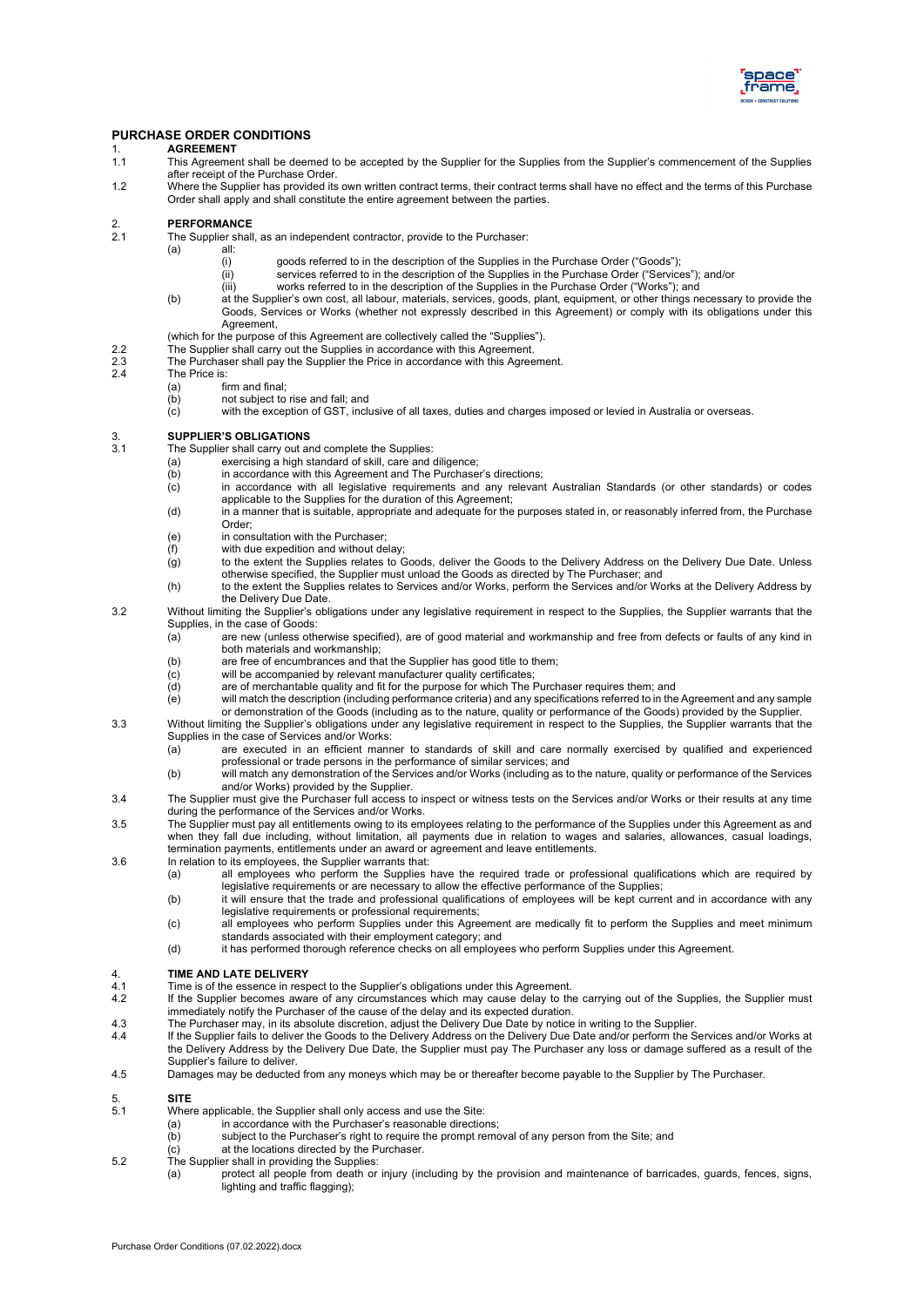

- (b) protect the Supplies (including any unfixed plant, materials and goods) and all other property (including property or works of the Purchaser or others) from loss or damage; and
- (c) promptly make good, at its own cost, any damage caused by the Supplier to the Supplies or any property of the Purchaser or third parties.

## 6. **GOODS**

- Without limiting clause 3, the Supplier shall:
	- (a) properly package and protect the Goods to prevent damage during transit and on delivery and to ensure safe delivery; and (b) give the Purchaser full access to the Supplier's premises for the Purchaser to inspect the Go
	- give the Purchaser full access to the Supplier's premises for the Purchaser to inspect the Goods prior to delivery.

### 7. **SERVICES**

- Without limiting clause 3, the Supplier shall, where the Services include Design Services:
	- (a) so far as reasonably practicable, consult with a designer of the whole or any part of the Work about how to ensure that the health and safety risks arising from the design during construction of the Works are, so far as reasonably practicable; (i) eliminated; or
	- (b) if paragraph (i) is not reasonably practicable, minimised; and (c) dive to the Contractor a written report specifying the design h
	- give to the Contractor a written report specifying the design hazards so far as the Subcontractor is reasonably aware which create a risk to the health and safety of persons who are carrying out construction of the whole or any part of the Works.

# 8. **SAFETY REQUIREMENTS**<br>8.1 The Supplier shall comply w

- 8.1 The Supplier shall comply with all relevant safety standards applicable to the Supplies;<br>8.2 Where the Goods supplied is the supply, erection and dismantling of scaffolding, the Su
	- Where the Goods supplied is the supply, erection and dismantling of scaffolding, the Supplier shall:
		- (a) Develop a scaffold plan by a qualified person (signed-off by a scaffold engineer) and any changes to the scaffold plan installation design are authorised and signed off by a qualified person, ensuring that the scaffold installation, modification (if required) and dismantling in accordance with AS/NZS 4576;
		- (b) Have appropriate high-risk work licenses for the class of scaffold erected.

# 9. **HEAVY VEHICLES**<br>9.1 To the extent heavy

- 9.1 To the extent heavy vehicles (as defined in COR Laws) are used in carrying out the Supplies, the Supplier:
	- (a) Acknowledges that it is a primary duty holder under the COR Laws with responsibility for developing COR Systems;<br>(b) Must ensure that any heavy vehicles are appropriately maintained with loads that do not exceed vehicl Must ensure that any heavy vehicles are appropriately maintained with loads that do not exceed vehicle mass or dimension
		- limits, are appropriately secured, and operators carrying freight containers have a complying Container Weight Declaration (as defined in the COR Laws) and drivers do not exceed speed limits or regulated driving hours, do not drive while impaired by fatigue and observe minimum rest requirements;
		- (c) Must proactively provide reasonable assistance to The Purchaser to enable The Purchaser to satisfy its duties and responsibilities under COR Laws;
	- (d) Must obtain and maintain, and ensure that each of its personnel and suppliers obtains and maintains all approvals required to enable the applicable activity, function or task to be undertaken lawfully;
	- (e) Must undertake any audits or monitoring as requested by The Purchaser to demonstrate compliance with this clause; and<br>(f) Warrants that it is familiar with and has the capability and resources to comply with COR Laws a Warrants that it is familiar with and has the capability and resources to comply with COR Laws and ensure that its personnel and Suppliers comply with all COR Laws.

# 10. **OWNERSHIP AND RISK**

- Ownership of, and unencumbered title in, the Supplies shall pass to the Purchaser on the earlier of:
	- (a) delivery; or<br>(b) the date of
	- the date of payment for the Supplies.
- 10.2 The Supplier shall be responsible for the care of the Supplies until the date that risk passes in accordance with clause [10.4.](#page-1-0)<br>10.3 If loss or damage occurs to the Supplies while the Supplier is responsible for their
- 10.3 If loss or damage occurs to the Supplies while the Supplier is responsible for their care, the Supplier shall, at its cost, promptly rectify such loss or damage.
- <span id="page-1-0"></span>10.4 Risk in the Supplies shall pass to the Purchaser on delivery.<br>10.5 The Supplier grants to the Purchaser an irrevocable licence
- The Supplier grants to the Purchaser an irrevocable licence to enter the Supplier's premises to remove all Goods for which ownership has passed to the Purchaser. To the extent permitted by law, the Supplier indemnifies the Purchaser against all claims arising out of or in connection with the Purchaser's exercise of the licence granted under this clause.

## 11. **PAYMENT**<br>11.1 The Supplie

- 11.1 The Supplier shall be entitled to claim payment on delivery, progressively monthly based on such Goods delivered, Services provided or Works completed to the end of each month or as agreed in writing with the Purchaser.
- 11.2 Each claim must state the Purchase Order number.<br>11.3 Subject to clauses 11.5, 11.6 and 11.7, provided the
- Subject to clauses [11.5,](#page-1-1) [11.6](#page-1-2) an[d 11.7,](#page-1-3) provided that the payment claim complies with this clause, the Purchaser shall pay the amount assessed as payable to the Supplier within the latter of 25 Business Days of receipt of the payment claim or 30 days EOM whichever the case may be.
- 11.4 Any amount assessed as owing by the Supplier to the Purchaser shall be paid by the Supplier to the Purchaser within 10 Business Days of the date of the claim for payment by the Supplier.
- <span id="page-1-1"></span>11.5 Payment by the Purchaser of any claim shall be a payment on account only and shall not constitute evidence that the Supplies have been carried out satisfactorily.
- <span id="page-1-2"></span>11.6 The Purchaser may deduct from any payment otherwise due to the Supplier:
	- (a) any debt or other amount due from the Supplier to the Purchaser under this Agreement, under another agreement, or at law; or
		- (b) any claim to payment which the Purchaser may have against the Supplier whether for damages or otherwise, under this Agreement, under another agreement, or at law.
- <span id="page-1-3"></span>11.7 Despite any other provision of this Agreement, the Supplier shall not be entitled to make a claim for any payment until the Supplier has provided to the Purchaser:
	- (a) evidence of the Supplier having effected all insurances required to be effected by it under this Agreement; and<br>(b) documentary evidence (satisfactory to the Purchaser) that all the Supplier's employees, sub-suppliers
		- documentary evidence (satisfactory to the Purchaser) that all the Supplier's employees, sub-suppliers and sub-Supplier's employees have been paid for all work, services, plant, goods and materials provided by them in connection with the carrying out of the Supplies at the relevant award or rate specified in any applicable industrial agreement.

## 12. **DEFECTS**<br>12.1 Without lin

- <span id="page-1-4"></span>12.1 Without limiting the Purchaser's rights under this Agreement or otherwise, if at any time the Purchaser discovers that the Supplies or any part thereof are not in accordance with this Agreement, the Purchaser may:
	- (a) direct the Supplier to, at its cost, perform any necessary redesign, repair or replacement of the defective parts of the Goods, re-perform the Services or Works, or take any other steps necessary to ensure that the Supplies comply with the requirements of this Agreement, within the time specified; or
	- (b) reject the Supplies or part thereof, by giving written notice to the Supplier.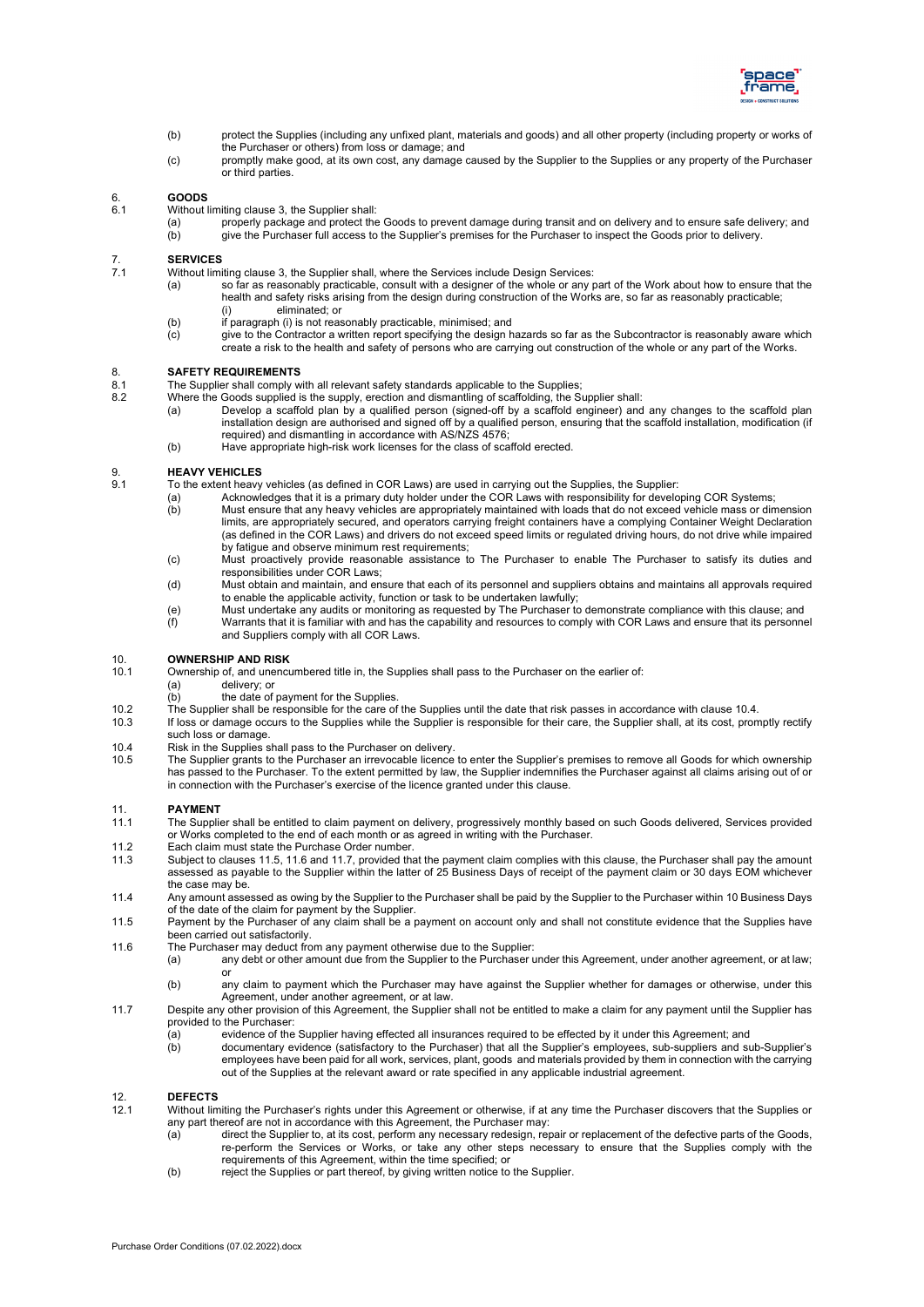

- 12.2 The Supplier will bear all costs associated with the return, replacement and/or rectification of the Goods, Services and/or Works.<br>12.3 If the Supplier fails to comply with a direction under clause 12.1(a) within the If the Supplier fails to comply with a direction under claus[e 12.1\(a\)](#page-1-4) within the required timeframe, The Purchaser may take the necessary
- steps to ensure that the Supplies comply with the requirements of this Agreement (including engaging third parties to undertake the necessary steps) and its costs incurred will be a debt due and owing by the Supplier.

# 13. **INDEMNITY**

- The Supplier indemnifies the Purchaser against damages, losses and other liabilities of any kind howsoever caused against the Purchaser, arising directly or indirectly, in respect of:<br>(a) loss or damage to property, including exis
	- (a) loss or damage to property, including existing property on or around the Site including property belonging to third parties;<br>(b) personal injury, death, or loss or damage to any property; and
		- $\begin{array}{lll} \text{(b)} & \text{personal injury, death, or loss or damage to any property; and} \\ \text{(c)} & \text{any infinitely an or inring.} \end{array}$
		- any infringement of any intellectual property or moral rights; and
	- (d) a breach of any warranty or any of the other terms and conditions of the Purchase Order, arising out of or in connection with carrying out the Supplies.
- 13.2 The Purchaser may recover any amount indemnified under this clause as a debt.<br>13.3 This clause survives the termination of this agreement.
- This clause survives the termination of this agreement.

# <span id="page-2-0"></span>14. **INSURANCE**<br>14.1 The Supplier

- The Supplier shall effect and maintain the following insurance policies, with a reputable insurance company:
	- (a) public and products liability insurance in the amount of \$20 million for any one loss or occurrence, for the duration of this Agreement;<br>(i)
		- insurance to cover physical loss or damage to the Supplies, including loss or damage during transit or unloading. The policy or policies shall be maintained until risk in the Supplies passes to The Purchaser or the Supplier otherwise ceases to be responsible for the care of the Supplies;
		- (ii) workers compensation or personal accident and illness insurance as required by law; and<br>(iii) any other insurance reasonably required by the Purchaser including professional inder
		- any other insurance reasonably required by the Purchaser including professional indemnity insurance of \$5 million where the Services provided include design.
- 14.2 The insurances in claus[e 14.1](#page-2-0) shall be on such terms (including deducible levels) as would otherwise be procured and maintained by a prudent supplier acting in accordance with best industry.
- 14.3 The Supplier shall, within 3 Business Days of the Purchaser's request, give evidence of insurance required to be effected and maintained.
- 14.4 If the Supplier fails to obtain the insurances in accordance with clause 14, then without prejudice to any other rights or remedies The Purchaser may have, the Purchaser may insure and the cost thereof shall be a debt due and payable by the Supplier to the Purchaser.

#### 15. **DEFAULT**

- If the Supplier commits a breach of this Agreement, the Purchaser may issue a notice to the Supplier requiring the Supplier to show cause why the Purchaser should not terminate this Agreement.
- 15.2 If the Supplier fails to show reasonable cause within the period stipulated in The Purchaser's notice to show cause, the Purchaser may, by further notice, terminate this Agreement.

## <span id="page-2-1"></span>16. **TERMINATION FOR CONVENIENCE**

- Without prejudice to any of the Purchaser's other rights under this Agreement, The Purchaser may:<br>
(a) at any time and for any reason, by written notice to the Supplier, terminate this Agreeme<br>
(b) either itself or by a th
	- at any time and for any reason, by written notice to the Supplier, terminate this Agreement; and
	- either itself or by a third party complete the uncompleted part of the work under this Agreement,
	- $(c)$  and the Supplier is entitled to claim for the cost of Goods delivered and/or Services and/or Works performed up to that date but is not entitled to any payment for loss of profit on the Supplies that have not been delivered and/or performed at the time of termination of this Agreement.
- 16.2 On payment under claus[e 16.1,](#page-2-1) title in property, material, parts and/or incomplete Goods and/or Services and/or Works will pass to the Purchaser and the Supplier must, upon demand and at your cost, deliver to the Purchaser any such property, material, parts and/or incomplete Goods and/or Services and/or Works.

## 17. **INSOLVENCY**

- If the Supplier:
	- (a) is insolvent or financially unable to proceed with this Agreement;
	- (b) being a person, commits an act of bankruptcy, is made bankrupt, has a bankruptcy petition presented against it, or makes an assignment of its estate for the benefit of its creditors; or
	- (c) being a company, becomes insolvent, has a liquidator, provisional liquidator, administrator or receiver appointed, has a change in ownership or control, takes or has taken or instituted against it any action which may result in the liquidation of the company, or if it enters into any agreement with its creditors,
	- The Purchaser may, without issuing a notice to show cause, terminate this Agreement by written notice.

### 18. **WORK HEALTH AND SAFETY**

- The Supplier shall:<br>(a) ensure (a) ensure compliance with all laws and legal requirements relating to workplace health and safety; and (b) comply with all reasonable directions of the Purchaser with respect to workplace health and safety ar
- comply with all reasonable directions of the Purchaser with respect to workplace health and safety and ensure nothing done by the Supplier places the Purchaser in breach of its obligations under all laws and legal requirements.

## 19. **LICENCE**<br>19.1 The Suppl

- The Supplier shall not carry out any Supplies which require a licence unless it holds the proper licence permitting the Supplier to lawfully carry out those Supplies.
- 19.2 If the Supplier is unable to carry out Supplies which requires a licence because it has failed, refused, or been unable to obtain a proper licence or has had its licence suspended or cancelled, or has had conditions imposed on its licence, then the Supplier shall be in substantial breach of this Agreement.

## 20. **VARIATION**<br>20.1 The Purchas

The Purchaser may direct the Supplier to vary the Supplies. The price of the variation shall be agreed by the parties or, if not agreed, as determined by the Purchaser.

## 21. **BUILDING PRODUCTS LAWS**

- 21.1 In this clause, the terms 'Person in the Chain of Responsibility', 'Building Product', 'Minister', 'Non-conforming Building Product' and Required Information' each have the respective meanings given to those terms in the QBCC A*ct*.
- 21.2 The Supplier acknowledges that, to the extent that the Supplier is a Person in the Chain of Responsibility, it has obligations under Part 6AA of the QBCC Act in relation to Non-conforming Building Products and:<br>(a) Warrants that no Building Product supplied are Non- conforming
	- Warrants that no Building Product supplied are Non- conforming Building Product or the subject of a warning statement issued by the Minister;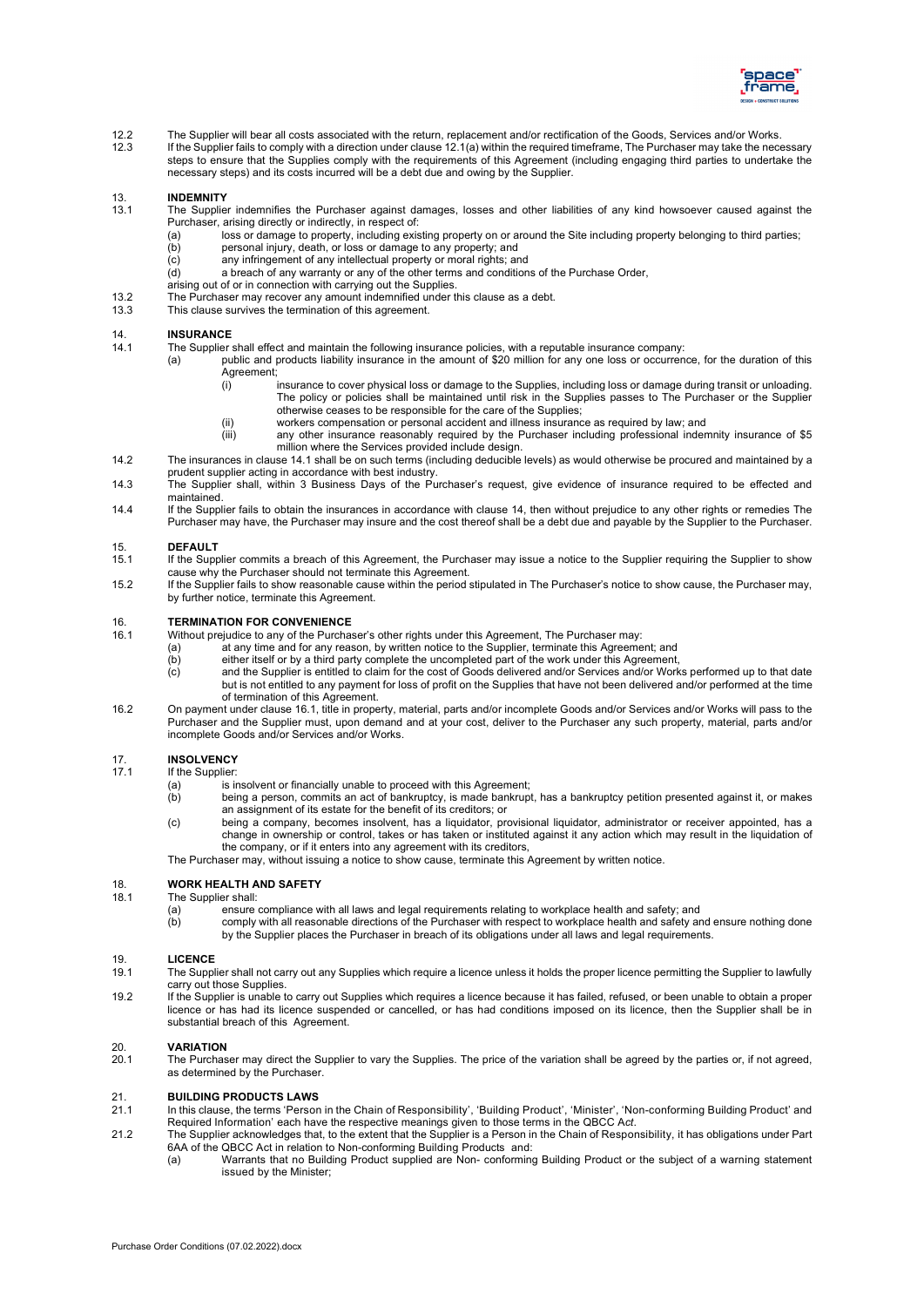

- (b) Must ensure that it has provided all required information for a Building Product to The Purchaser upon supply of the Building Product to the Purchaser;
- (c) Must provide the Purchaser with copies of all notices (including warning statements) issued and received in relation to the Building products supplied pursuant to the QBCC Act within 48 hours of dispatch or receipt by the Supplier of the relevant notice;
- (d) Agrees to provide all required information and any other information relevant to a Building Product to the Purchaser within the timeframes requested by The Purchaser; and
- (e) Indemnifies and shall keep indemnified The Purchaser against all loss, costs, liabilities, claims, damages or expense caused or contributed to any breach of its obligations under this clause or by any failure of the Supplier to comply with its obligations under the QBCC Act in relation to Building Products.
- 21.3 If the Supplier supplies a Building Product without the required information, the Contractor will be entitled to do either of the following in its sole and absolute discretion:
- 21.4 Request the required information from the Supplier, in which case the Supplier will provide the required information as soon as reasonably practicable; or
- 21.5 Direct the Supplier to remove the Building Product and replaced with a Building Product that is not a Non-conforming Building Product.<br>21.6 The Supplier shall indemnify and shall keep indemnified the Purchaser against 21.6 The Supplier shall indemnify and shall keep indemnified the Purchaser against any cost, loss, expense, liability, claim, or damage suffered or incurred by the Purchaser due to a Building Product being supplied being recalled or identified as a Non-conforming Building Product.
- 21.7 For the avoidance of doubt, the indemnities contained in this clause survive the termination, cancellation, completion, expiration or otherwise merging of this Agreement.

## 22. **MODERN SLAVERY LEGISLATION**

The Supplier warrants that:<br>(a)  $\qquad$  It has not engare

- It has not engaged in, and does not engage in, any activity, practice or conduct in its operations that would constitute a modern slavery offence under any law (including the *Modern Slavery Act 2018* (Cth)) or otherwise contravene any laws or codes of practice in force from time to time in relation to modern slavery; and
- (b) it will comply with, and take reasonable steps to ensure any secondary subcontractor complies with, mandatory reporting obligations in any laws or codes of practice in force from time to time in relation to modern slavery.

#### 23. **LABOUR HIRE LEGISLATION**<br>23.1 Where the Service provided by

- Where the Service provided by the Supplier is labour hire services whether under the Labour Hire Legislation or otherwise, ("Labour Hirer"), the Labour Hirer warrants that:
	- (a) it shall affect and maintain any licence it is required to hold in relation to the procurement of labour hire services, including under the Labour Hire Legislation (if any);
	- (b) it has reviewed and retained a satisfactory, completed and signed fitness for duty declaration completed by any Labour Hirer's employee as provided to the Purchaser;
	- (c) it shall have sufficiently identified the site-specific tasks as required by the Purchaser;
	- (d) it shall have prepared adequate, appropriate site-specific safe work method statements for all tasks as required by the Purchaser;
	- (e) it shall provide the Purchaser with such site-specific, task-specific safe work method statement duly reviewed, completed and signed by the Labour Hirer's employee that is provided to the Purchaser;
	- (f) all Labour Hirer's employees provided to the Purchaser:
		- (i) shall not be under the influence of drugs and/or alcohol while on the Site;
			- $\binom{ii}{ii}$  shall be suitably qualified and sufficiently fit for the duties and tasks as required to be carried out by the Purchaser; (iii) shall have reviewed and signed and been inducted into appropriate site specific, task specific, safe work method statements as provided by the Labour Hirer for the tasks and duties as required to be carried out by the Purchaser.
- 23.2 Labour Hire Legislation means the following legislation as they are amended from time to time to the extent that it applies in the jurisdiction where the Site is located:
	- (a) Qld Labour Hire Licensing Act 2017 (Qld);
	- (b) Vic Labour Hire Licensing Act 2018 (Vic);
	- (c) SA Labour Hire Licensing Act 2017 (SA);
- 23.3 The Labour Hirer indemnifies the Purchaser against any delay, damage, expense, loss, penalty or liability suffered or incurred by the Purchaser caused by or as a result of a breach of the provisions of these Purchase Order Conditions and any warranty given herein.
- 23.4 The Labour Hirer warrants that any safety incident, accident or event involving a Labour Hirer's employee shall be notified to the Purchaser immediately and in any event within 24 hours.
- 23.5 The Labour Hirer indemnifies the Purchaser against any delay, damage, expense, loss, penalty or liability suffered or incurred by the Purchaser caused by or as a result of any failure by the Labour Hirer to notify the Purchaser of an incident, accident or event involving a Labour Hirer's employee provided to the Purchaser.

### 24. **GENERAL**<br>24.1 The Supplie

- The Supplier shall not assign this Agreement or any right, benefit or interest under this Agreement or subcontract any part of the Supplies without The Purchaser's written approval.
- 24.2 Notwithstanding any other provision of this Agreement, The Purchaser shall not be liable upon any claim (other than a claim for payment of the Price under clause 2) unless a written notice of claim is given to The Purchaser within 5 Business Days after the date the Supplier ought reasonably have become aware of the facts or circumstances upon which the claim is based.
- 24.3 The laws of Queensland shall apply to this Agreement.<br>24.4 The Supplier shall continue to carry out the Supplies de The Supplier shall continue to carry out the Supplies despite any dispute.

# 25. **DEFINITIONS AND INTERPRETATION**

- 25.1 In these Conditions, except to the extent that the context otherwise requires:
	- (a) "Agreement" means the agreement between the Purchaser and the Supplier set out in the Purchase Order and these Conditions;
	- (b) "Business Day" means any day which is not a weekend day or public holiday at the Site but for clause 11 only, does not include 22 to 24 December, 27 to 31 December and 2 to 10 January;
	- (c) "COR Laws" means laws relating to fatigue management, speed and mass, dimension and load compliance requirements generally referred to as "Chain of Responsibility" laws or "Heavy Vehicle" laws;
	- (d) "COR Systems" means policies, procedures, standards, training and systems designed to ensure, so far as is reasonably practicable, compliance in COR Laws;